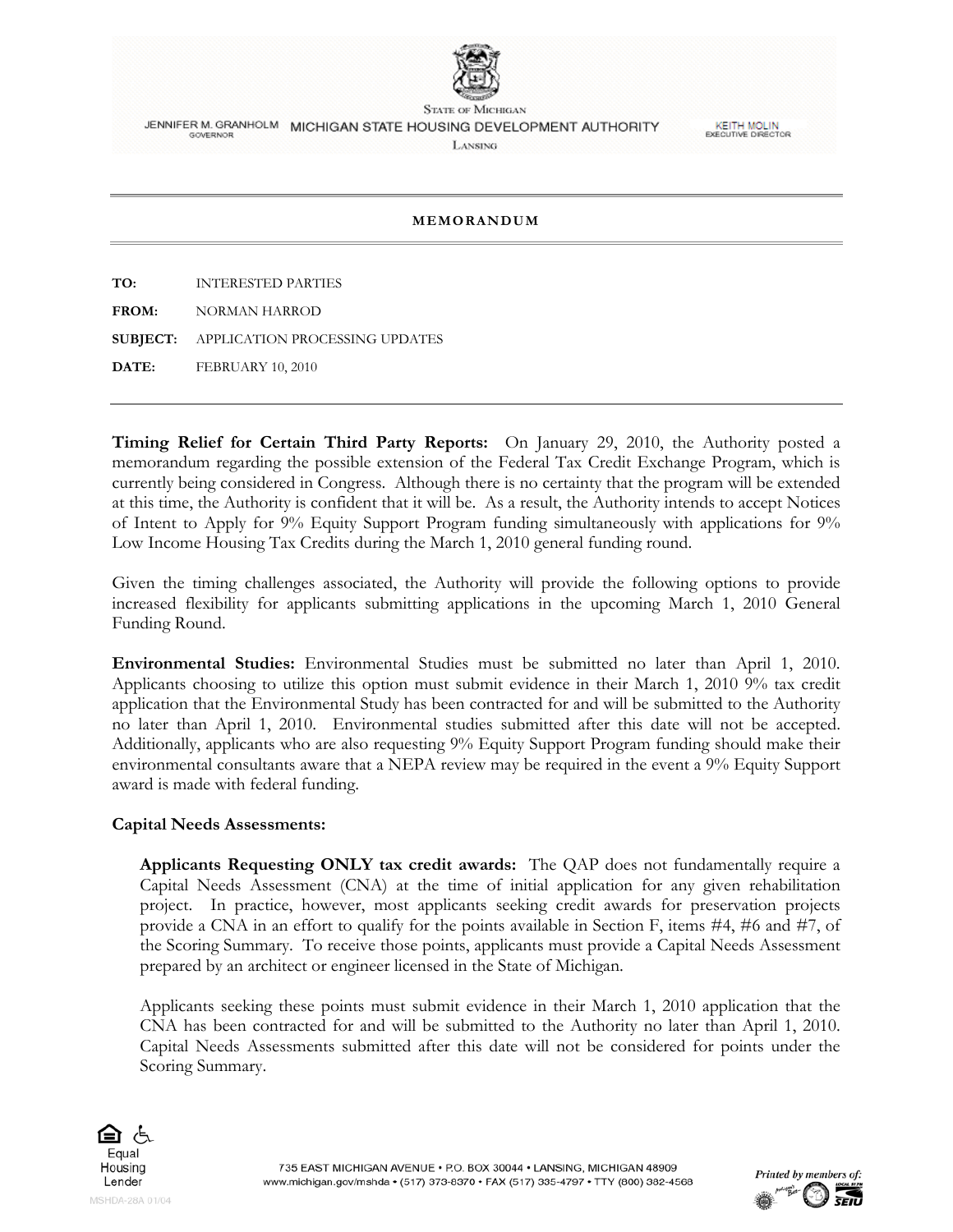Finally, if an applicant is not seeking the points, the CNA is not required for preservation projects until the time of Tax Credit Commitment.

**Applicants Requesting 9% Equity Support Program Funding:** The 9% Equity Support Program is subject to the Authority's Direct Lending Parameters, as a result, all 9% Equity Support applications involving the rehabilitation of residential housing will be required to submit a Capital Needs Assessment for underwriting purposes. There are two possibilities—projects that have already ordered a CNA and those that have not.

o Applicants who have already obtained a CNA from another provider may submit those reports with their application on March 1st. Acceptance of CNA reports from other providers is at the Authority's sole discretion and will be based on an Authority review of the CNA submitted by the applicant.

Applicants for 9% Equity Support Program funding who have already ordered their CNA must submit evidence with their March  $1<sup>st</sup>$  application demonstrating that the CNA has been contracted for and will be delivered to the Authority no later than April 1, 2010.

o Applicants for 9% Equity Support that have not yet ordered a CNA will be required to obtain their CNA contracted by the Authority through MSHDA's CNA provider.

If intending to apply for the applicable preservation points under the QAP, applicants should submit evidence with their March 1, 2010 application that the CNA has been contracted and is in progress. **Applicants seeking points are encouraged to order a CNA as soon as possible to expedite the process and ensure that the CNA arrives by April 1, 2010.**

If no preservation points are desired, applicants must only submit the requisite CNA fee with their March 1, 2010 application. For projects that are not requesting the applicable preservation points, sponsors should note that, we do not intend to order Capital Needs Assessments without consulting with project sponsors after project self-scores from the March general round have been published.

Applicants should contact John Hundt to identify the requisite fee and to order the CNA.

John Hundt, Housing Development Manager Rental Development & Homeless Initiatives Division Michigan State Housing Development Authority 735 East Michigan Avenue, PO Box 30044 Lansing, Michigan 48909 hundtj1@michigan.gov 517-241-7207 (voice)

o Applicants requesting 9% Equity Support Program funding who have not yet ordered a CNA must submit their March 1 application using a "safe harbor" assumption that up-front Replacement Reserve funding of \$4,000 per unit will be required. Upon completion of the CNA, this figure will be revised based upon the results, and sponsors will be provided an opportunity to adjust their sources and uses budgets accordingly. Failure to provide adequate funding for the replacement reserve may result in a determination that a project is not economically feasible.